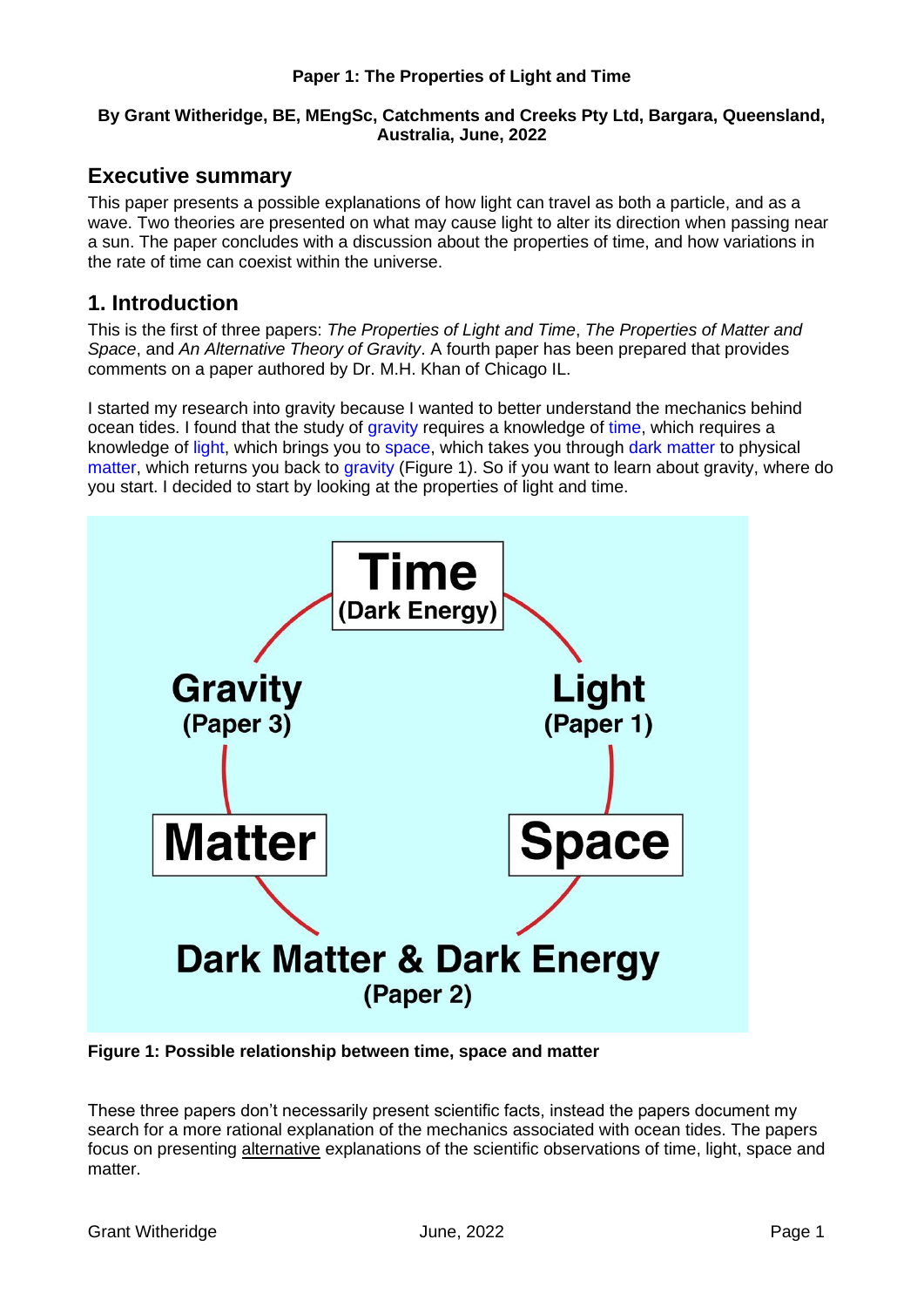To improve the flow of this paper I have adopted the following terminology:

- 'Time' (with a capital) as the mechanics of time (but not the time on a clock)
- 'time' (all lower case) as the time at any instant, such as the time on a clock
- 'time density' as the rate that time progresses at any given location
- time density gradient' as a region of variable time density (i.e. variable rate of time)
- 'time zone' as a location of uniform time density.

#### **2. How well do we understand the properties of light?**

I began to research the properties of light in order to better understand the properties of Time; however my research left me with the feeling that the properties of light may not be fully understood. Below are some dot points that outline a few of the properties that have in the past been correctly, or possibly incorrectly, associated with light:

- *'Like all types of electromagnetic radiation, visible light propagates by massless elementary particles called photons that represents the quanta of electromagnetic field, and can be analysed as both waves and particles.'*
- *'When a beam of light crosses the boundary between a vacuum and another medium, or between two different media, the wavelength of the light changes, but the frequency remains constant.'*
- *'If the beam of light is not orthogonal (or rather normal) to the boundary, the change in wavelength results in a change in the direction of the beam. This change of direction is known as refraction.'*
- *'The speed of light in water is about 3/4 of that in a vacuum, and about 2/3 in glass.'*
- *'Light can exert physical pressure on objects in its path.'*
- *'One of the arguments against the wave nature of light is that waves were known to bend around obstacles, while light travels only in straight lines.'*
- *'The fact that light can be polarised supports the particle theory of light.'*
- *'Another argument against the wave theory is that light waves, like sound waves, would need a medium for transmission (i.e. not the vacuum of space).'*
- *'In 1847 Michael Faraday proposed that light was a high-frequency electromagnetic vibration, which could propagate even in the absence of a medium such as the ether.'*
- *'James Clerk Maxwell discovered that self-propagating electromagnetic waves would travel through space at a constant speed, which happened to be equal to the speed of light.'*
- *'In the quantum theory, photons are seen as wave packets of the waves described in the classical theory of Maxwell.'*
- *'In1923 Arthur Holly Compton showed that the wavelength shift seen when low intensity X-rays scattered from electrons could be explained by a particle-theory of X-rays, but not a wave theory.'*
- *'Modern physics sees light as something that can be described sometimes with mathematics appropriate to one type of macroscopic metaphor (particles) and sometimes another macroscopic metaphor (water waves).'*
- *'Physicists have noted that electromagnetic radiation tends to behave more like a classical wave at lower frequencies, but more like a classical particle at higher frequencies, but never completely loses all qualities of one or the other.'*

It would appear that there is still some debate about whether light travels as a particle, or as a wave. In response to this issue I would like to put forward the following explanation of light that could possibly satisfy both the particle theory and the wave theory.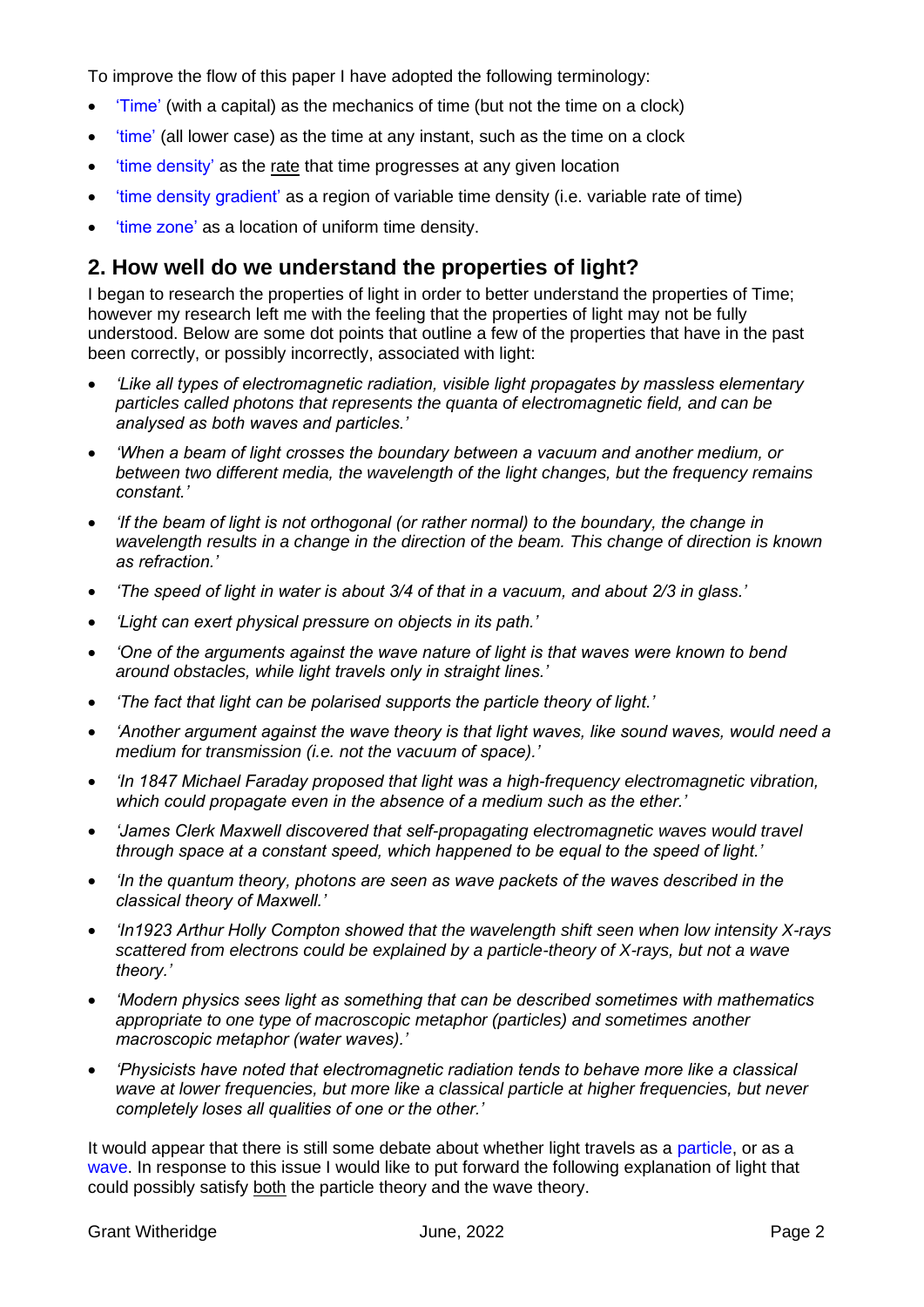## **3. An alternative explanation of light movement**

To start this explanation I would like to point out that in nature we often find that the same physics of motion applies to both large and small scale objects. The difference is that gravitational forces usually dominate large-scale objects, while electromagnetic forces dominate small-scale objects.

Consider, for example, the rotation of objects around a central core. At a universe scale, galaxies rotate around a central core. At a galaxy scale, stars rotate around a central core or black hole. At a star scale, planets rotate around a central star. At a planet scale, moons rotate around planets. At an atomic scale, electrons rotate around a central nucleus. So why should a particle of light be any different?

When we think of the movement of a light photon travelling at the speed of light (c) we first imagine that the photon must be travelling in a straight line (Figure 2). It is hard to imagine what forces could possibly exist that would cause a photon to travel as a wave (Figure 3) while at the same time travelling at a velocity of almost 300,000 km/s.





**Figure 2 – Light travelling along a straight path**

**Figure 3 – Light travelling as a wave**

Well, why can't light exist in the same state as an atom (Figure 4), with numerous photons rotating around a central core of dark matter/energy. This central core would have electromagnetic properties, but not the properties of mass. Each proton (or pair of protons) could travel at a different radius with a different rotational velocity, which would ultimately result in each pair of protons having a different amplitude and wavelength, and therefore, 'colour' (Figure 5).



**Figure 4 – Possible atom-like configuration of a light particle**



**Figure 5 – Photons rotating in different orbits could result in the colour separation of white light**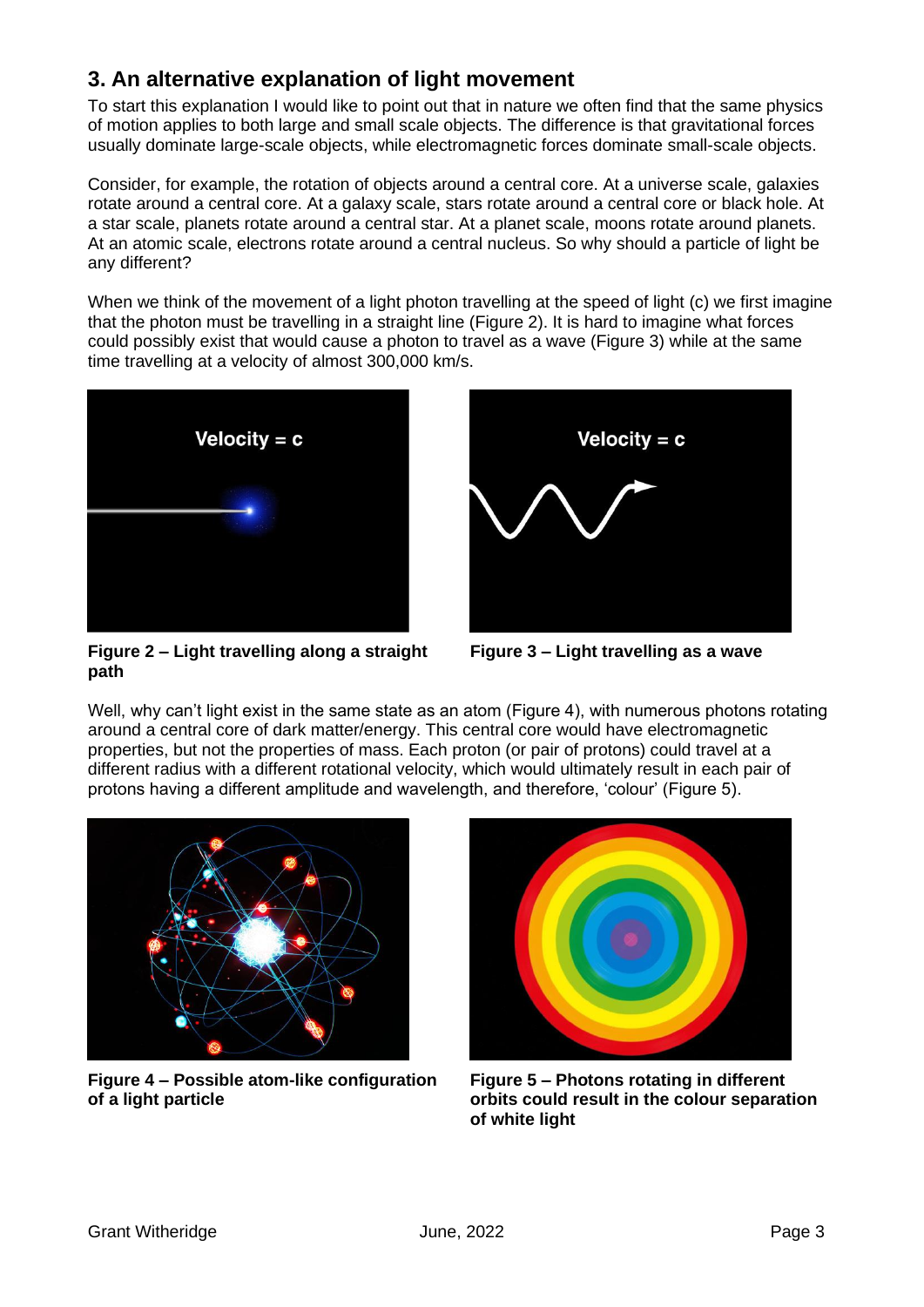This would mean that for an observer travelling with the light particle, each individual photon would travel in a simple orbit (Figure 6), or possibly each photon would be motionless because time had stopped.

However, if we now give this light particle a forward velocity equal to the speed of light (Figure 7), then to an outside observer, each photon would appear to be travelling with a wave-like motion. Figures 8 to 11 show the wave profiles for a photon with a rotational velocity equal to 1.0, 0.5, 0.25 and 0.167 times the speed of light.



**Figure 6 – Possible rotation of a single photon around a central core**



**Figure 8 – Travel path of photon with a rotational velocity equal to the light particle's forward velocity (c)**



**Figure 10 – Travel path of photon with a rotational velocity equal to a quarter of the light particle's forward velocity (c)**



**Figure 7 – Rotating single photon with a forward velocity equal to light speed**



**Figure 9 – Travel path of photon with a rotational velocity equal to a half of the light particle's forward velocity (c)**



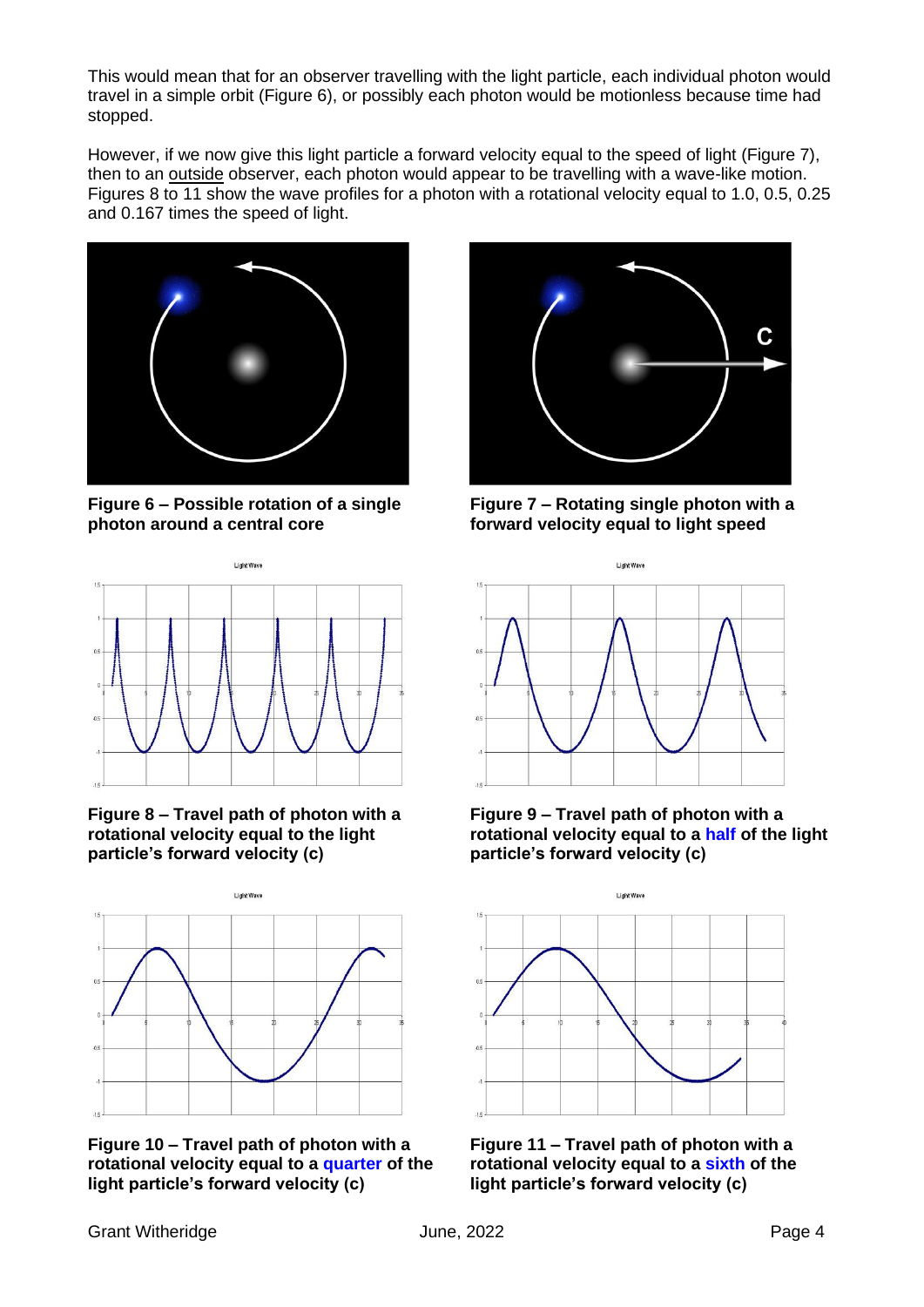So through this simple process we end up with an explanation of light movement that satisfies both particle theory and wave theory, as well as providing for a wide range of wave lengths (colour bands) within an individual beam of light (i.e. each different orbit radius would produce a different wave length).

It should also be noted that as light enters a translucent material such as water or glass, the collective light particle may be slowed through its interaction with physical matter, but this does not necessarily mean that the rotational velocity of the protons would be slowed by the same amount. So light may enter a dense material and refract, but not necessarily change its colour to the same degree. However, this just an idea, and it needs a lot more thought.

I believe this theory of light would also comply with the following properties of light:

- When a beam of light crosses the boundary between a vacuum and another medium, or between two different media, the wavelength of the light changes, but the frequency remains constant.
- If the beam of light is not orthogonal (or rather normal) to the boundary, the change in wavelength results in a change in the direction of the beam.
- Light particles would travel in a straight line, and would generally not bend around obstacles.
- Light can be polarised.
- Light can travel through the vacuum of space.

## **4. Explaining the apparent instantaneous velocity of light**

Have you ever questioned the idea that the moment you switch on a light, light rays (photons) are instantaneously accelerated up to the speed of 299,792,458 m/s?

We are only able to accept this seemingly impossible outcome because we tell ourselves that a photon has no mass, and therefore it can experience instantaneous acceleration. But how does a photon know that it needs to stop accelerating once it reaches light speed?

Well there is a saying: 'If you don't like the answers you're getting, check your premises.' So maybe a particle of light does not instantaneously achieve light speed because the particle of light is already travelling at the speed of light when you turn on the light switch!

In the following discussion it could be assumed that a 'particle of light' consists of either a complex arrangement of rotating photons such as shown in Figure 4, or an individual photon as shown in Figure 3.



**Figure 12 – Possible travel path of a light particle once released from its orbit**



**Figure 13 – Possible release of light particles in all directions following an injection of energy**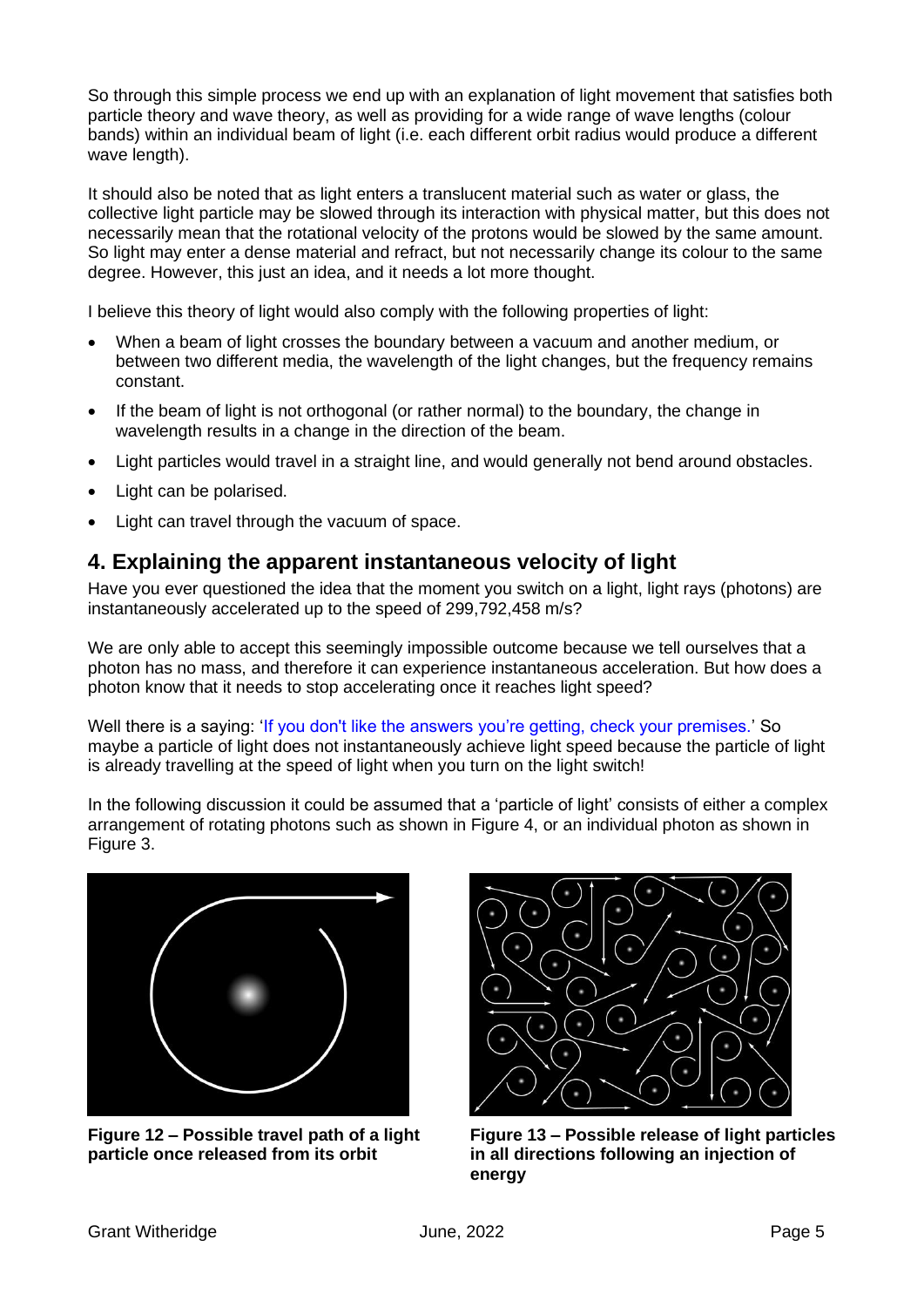Imagine that while the light switch is off, trillions of light particles are happily rotating around their individual central core, possibly travelling at the speed of light. Switching on the light injects these particles with energy. This input of energy causes the particles to jump to a larger orbit where the electromagnetic properties of the central core are insufficient to hold the particles in orbit. So the particles of light travel off in a straight line at the speed of light. The direction of travel would correspond to its location within the orbit at the time the light switch was triggered (Figure 12).

Given that there would be trillions of light particles energised at the same time, particles of light would be sent off in every possible direction (Figure 13). It is just an idea, and again this idea needs a lot more thought.

# **5. Speculating the properties of light**

From the existence of gravity waves we can speculate that space acts as a continuous substance.

From the frictionless movement of matter through space we can speculate that space (or more correctly, what fills space) has the properties of a frictionless superfluid.

From gravity we can speculate that space has the ability to exert a force on physical matter.

If it is true that **Time** can store energy, then we can speculate that it is Time (or time energy) that acts like a superfluid, which fills space, and has the ability to exert a force on physical matter.

By studying the 'spin' of planets and stars we can speculate that something in space begins to take on the properties of physical matter. These properties include mass, inertia and the ability to exert a force on physical matter. We can further speculate that this substance is 'dark matter'.

From the time density gradient that is assumed to exist around large objects of physical matter we can speculate that the generation of this time density gradient is directly linked to the properties of dark matter. We can also speculate that the density of dark matter around large objects of physical matter varies with the inverse of the square of the distance from the centre of the physical matter.

If we bring all these speculations together we can further speculate that:

- Changes in the rate of time (or time density) can alter the speed of light as viewed by an observer outside that particular time zone, but variations in the speed of light will not necessarily cause a variation in the time density. In other words, time changes light, but light does not necessarily change time.
- It is possible that dark matter surrounds all physical matter.
- The effective density of dark matter is inversely proportional to the square of the distance from the centre of the physical matter.
- The speed of light is reduced by the existence of dark matter, and some types of physical matter (e.g. gases, water and glass).
- The existence of a time density gradient around physical matter generates a force on both dark matter and physical matter, which is the force we know as gravity.
- It is possible that Time has the ability to store and release energy, and that time energy acts like a superfluid, that fills space, and has the ability to exert a force on physical matter.
- Matter is formed from the concentration of energy.
- Light is produced when all mass energy and time energy is converted into kinetic energy, which is the reason why light has no mass or time.
- The fact that light has no 'time' does not mean that light cannot move. Light travels at the speed of light because it exists within the continuum of spacetime where Time exists.
- Light exhibits the properties of both particle and wave motion.

Yes, that is a lot of speculation without much proof!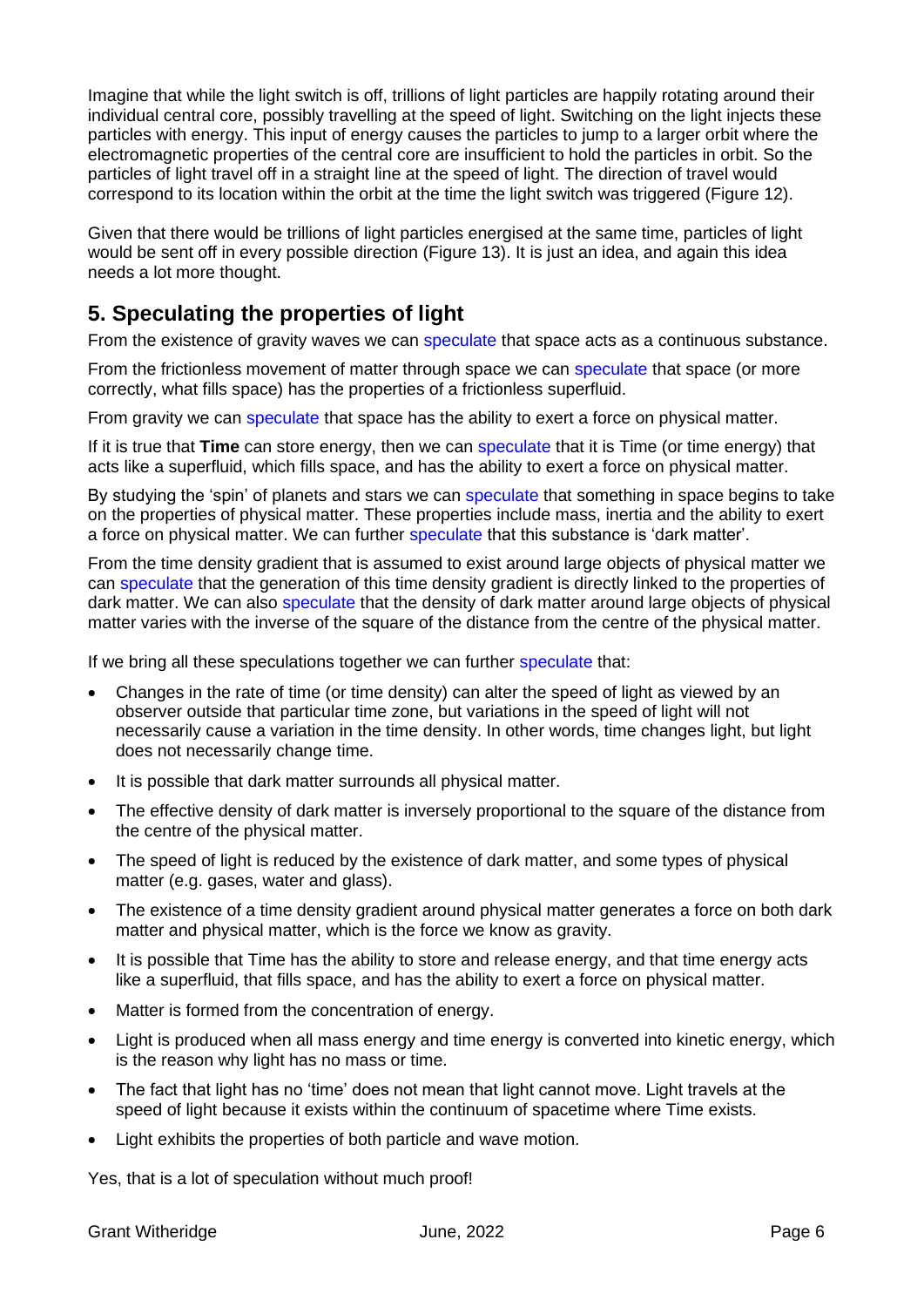# **6. The refraction of light around physical matter**

It has been demonstrated through visual observations that the travel path of light from distant stars can be bent if it passes close to our Sun (Figure 14). It has been suggested that the Sun's gravity causes this light to bend, and of course this is probably true.

However, 'light' is said to have no mass, and it is my understanding that the lateral forces exerted on an object passing through a time density gradient (i.e. a gravitational field) are proportional to the mass of the object, which in the case of light would be zero.

There could be two possible alternative explanations to the bending of the travel path of light:

- the light is actually being refracted around the Sun because light travels with the properties of a wave, and the speed of light is governed by the local rate of time, which varies in circular contours around the Sun
- light converts some of it kinetic energy into mass energy when it is slowed by the existence of matter, and this introduction of mass would then allow gravity to bend the light beam, but only if the properties of mass stayed with the light. This may also explain how light is able to exert a force on physical matter.

I would also suggest that both of these effects could exist concurrently, thus causing a greater curvature than would be predicted solely by Newtonian forces. Again, it is just a thought!



**Figure 14 – Refraction of light around the Sun (not to scale)**

With regards to the recent (2022) images produced of our galaxy's black hole, I am confused by the apparent lack of distortion (i.e. the effects of gravity) of the travel path of the stars orbiting the black hole.

## **7. The properties of time**

Firstly I would like to note that Time (i.e. the mechanics of Time) is different from what humans measure as time. How humans see time with regards to clocks and calenders is not the same as how the universe uses Time in connection with matter, space, energy and light.

Only on Earth is 'Time' equivalent what we humans think of as 'time'.

The properties of the mechanics of Time can be summaries through the following points:

- If a clock is located on a planet that experiences a slower rate of time, then for an observer on that planet (i.e. an inside observer) the clock would appear to operate normally, but to an outside observer located in a place where time moves faster, the clock would appear to be running slow.
- If a clock travels at the speed of light, then time is said to have stopped, which means the clock would have stopped. However, for an outside observer (say an observer on Earth) where the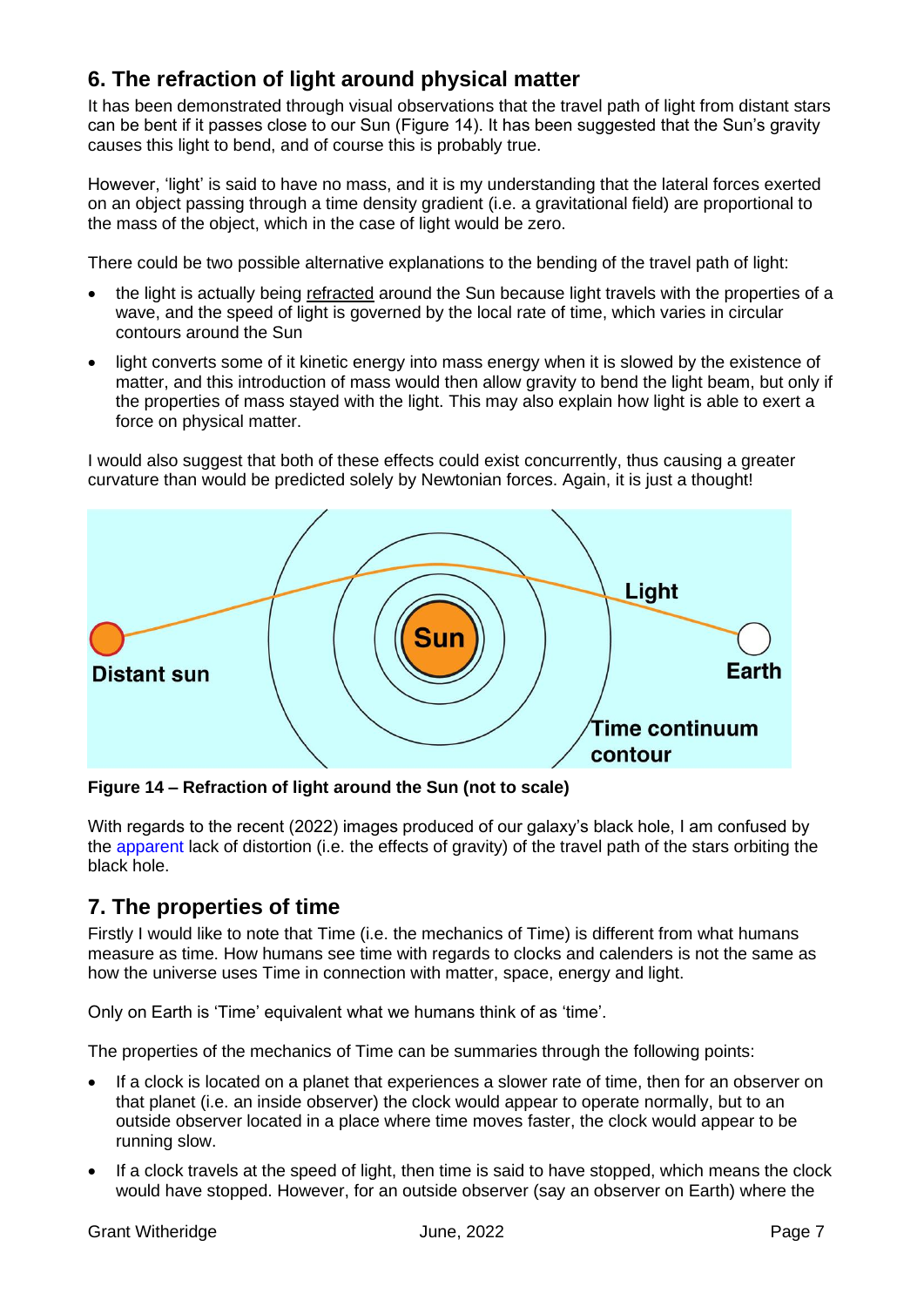rate of time is much faster, the clock would still appear to have stopped, but the clock would be moving through space at the speed of light.

- If a galaxy is located within a region of space where time passes at a faster rate than it does on Earth, then to an observer on Earth (i.e. outside observer) the galaxy would appear to be moving faster than if its speed were measured at the location of the galaxy at the time the light left this galaxy and made its way to Earth.
- If the rate of time has been continually slowing since the Big Bang, then nothing will change for those living on Earth. The only change will be our observations of matter outside the Earth's time zone, such as the speed of distant galaxies.

The expected observations of one planet's movement from another planet within a universe of multiple time zones is summarised in Table 1.

| <b>Condition on plant</b>                      | <b>Observations from Planet A</b>                                       | <b>Observations from Planet B</b>                                       |
|------------------------------------------------|-------------------------------------------------------------------------|-------------------------------------------------------------------------|
| <b>Planet A has a faster</b><br>rate of time   | N/A (Planet A looking at Planet A)                                      | Planet A appears to be moving faster<br>than its locally recorded speed |
| <b>Planet B has a slower</b><br>rate of time   | Planet B appears to be moving slower<br>than its locally recorded speed | N/A (Planet B looking at Planet B)                                      |
| <b>Planet C</b> has an<br>unknown rate of time | Planet C appears to be moving slower<br>than that recorded by Planet B  | Planet C appears to be moving faster<br>than that recorded by Planet A  |

This leads us to the following question: Are our observations of an expanding universe a true reflection of the universe's actual expansion, or is Time playing a trick on us?

If time energy exists, and both 'Space' and 'Time' existed before the Big Bang, then the time density, or rate of time, at the outer edges of the universe would likely be similar to that in our solar system, which means there would be no tricky Time issues.

If time energy exists, and 'Time' was created during the Big Bang, then this time energy would likely be spreading out across space, which means that a time density gradient would likely exist across space, and the time density at the outer edges of the universe would likely be significantly slower (at any given point in time) than it is at the centre of the universe, or within our solar system.

Therefore, measurements of the speed of distant galaxies would depend not only on the Time difference between our solar system and the outer edges of space, but also on how much Time has slowed since these images of distant galaxies were generated. These outcomes would be independent of whether Space was created during the Big Bang, or if Space existed prior to the Big Bang.

If time energy exists, and a time density gradient exists across the width of the universe, then this would suggest that the time density (i.e. the rate that time passes) would have been much greater immediately after the Big Bang (i.e. time progressed extremely fast). This would suggest that Time has been continually slowing since the Big Bang. If this were the case, then nothing would change for those living on Earth except our observers of events viewed outside the Earth's time zone (i.e. outside our solar system).

If Time and matter are both created by the slowing of light at the edge of space (refer to Paper 2), then the time density would likely be near uniform across the universe at any given point in time, but this time density would likely be decreasing as space expands.

## **8. A time difference between the top and bottom of a mountain**

Our understanding of the mechanics of gravity is based on the idea that the rate that time passes is slowest on the surface of the Earth, it then slightly increases as you move either higher into the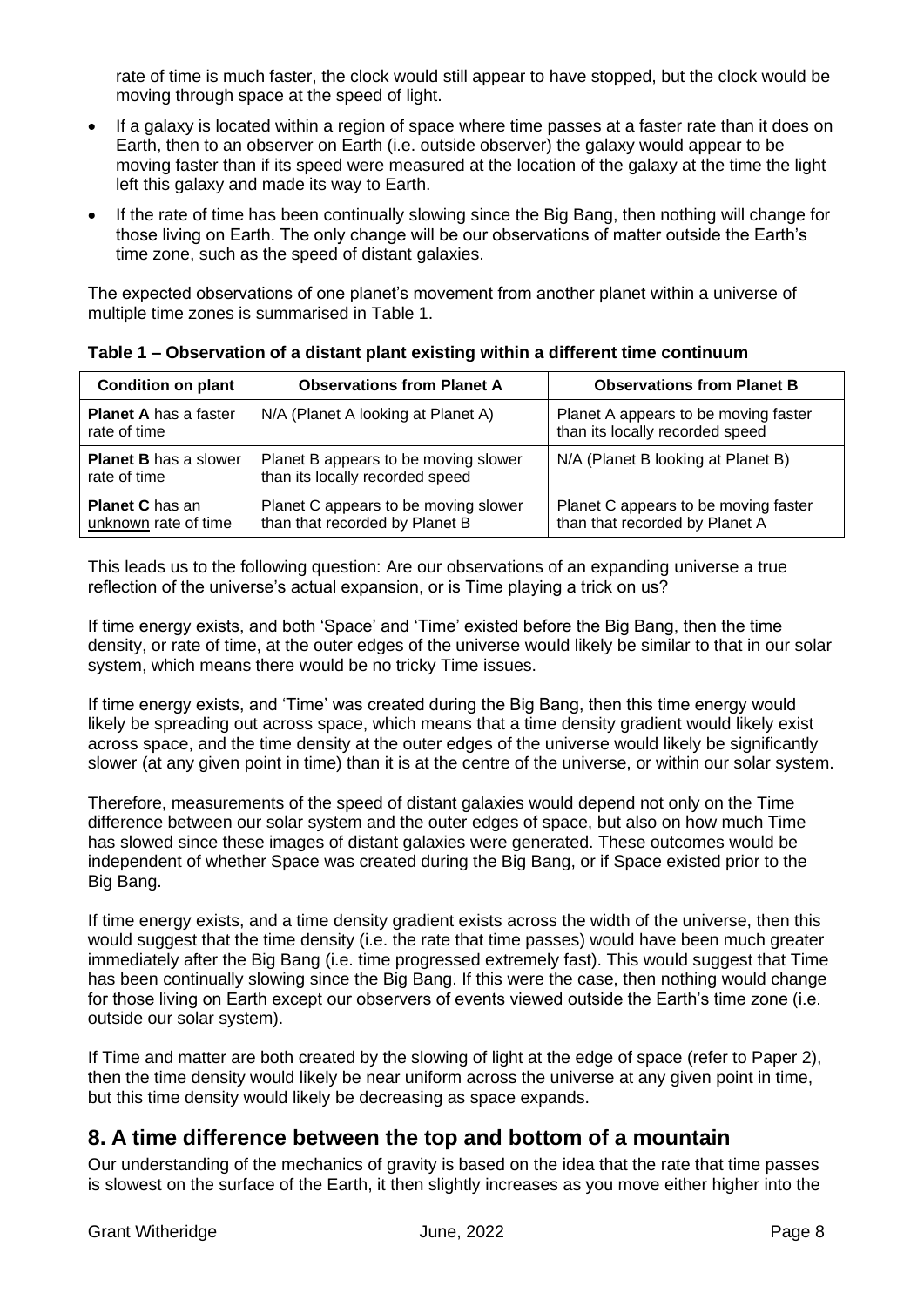atmosphere, or deeper underground. In theory there would be zero gravity at the centre of the Earth.

So this means that time will progress slower at the base of a mountain compared to the top of a mountain. However, this does not mean that the bottom of a mountain drifts backwards in time. It simply means that a clock would operate a fraction slower (or a fraction of a fraction, of a fraction, of a fraction slower) in comparison to a clock at the top of the mountain.

If a person at the base of a mountain timed exactly how long is took for the Earth to complete a single rotation, they may determine the time to be exactly 24 hours and zero seconds.

If a person at the top of a mountain timed exactly how long is took for the Earth to complete the same rotation, they may determine the time to be 24 hours and 1 seconds (just a number for demonstration purposes).

The different time periods occur because each observer is located within a different time zone, and what they are observing is technically located outside each of these time zones. Neither observer would have moved forwards or backwards through time relative to the other observer. However, if each of the observers measured how long it would take for their own digital watch to advance one hour, the answer would of course be exactly one hour in both cases. This is because each observer's watch is located within their own time zone.

## **9. How can different rate of time coexist within the universe?**

One way to think about the properties of Time across the universe is to think about Time the same way we manage different financial currencies around the world.

Each country has its own currency, and at any given instant, there will be an exchange rate between any two currencies, but this exchange rate may change from day to day. However, if you wish to buy a clock from Switzerland, then no matter where you are in the world, or what currency you use at home, the Swiss clock will cost you, say 200 Euros at a given instant in time. And at that given instant in time this may be equivalent to \$US215 or \$AUS300.

Similarly, when it comes to understanding variations in both 'time' and the 'rate of time' across the universe, we should note that at any given instant, there will be an exchange rate between two different 'time zones', and this exchange rate may change from day to day. However, if you purchased your Swiss clock at exactly 12 noon Swiss-time on the 25th of September, 2022, then it will be exactly 12 noon Swiss-time on the 25th of September, 2022, everywhere across the universe.

In other words, the whole of the universe experiences the same Swiss-time, London-time, or New York-time, which is different from space-time. But note, at one micro-second past 12 noon, that particular time would have past, and nobody (thing, object, or creature) in the universe could return to that time (i.e. time travel is not possible).

So just like financial currencies, different rates of time can coexist across the universe. The price of any item can be converted to an equivalent value in any other currency. Similarly a rate of time in one location can be converted to a rate of time in any other location. If you live for a while in another country, your wealth rises and falls depending on your actions within that country. If you then move back to your old country, your wealth will be adjusted to that new currency, and you may be a little richer or a little poorer than you thought you were. Similarly, when you return from a space trip you may be a little older, or a little younger, depending on where you have travelled.

If you still have trouble understanding how variations in the 'rate of time' can coexist at the same 'time' within the universe, then try to think of these variations in the rate of time as simply variations in the rate of motion, or the rate of aging.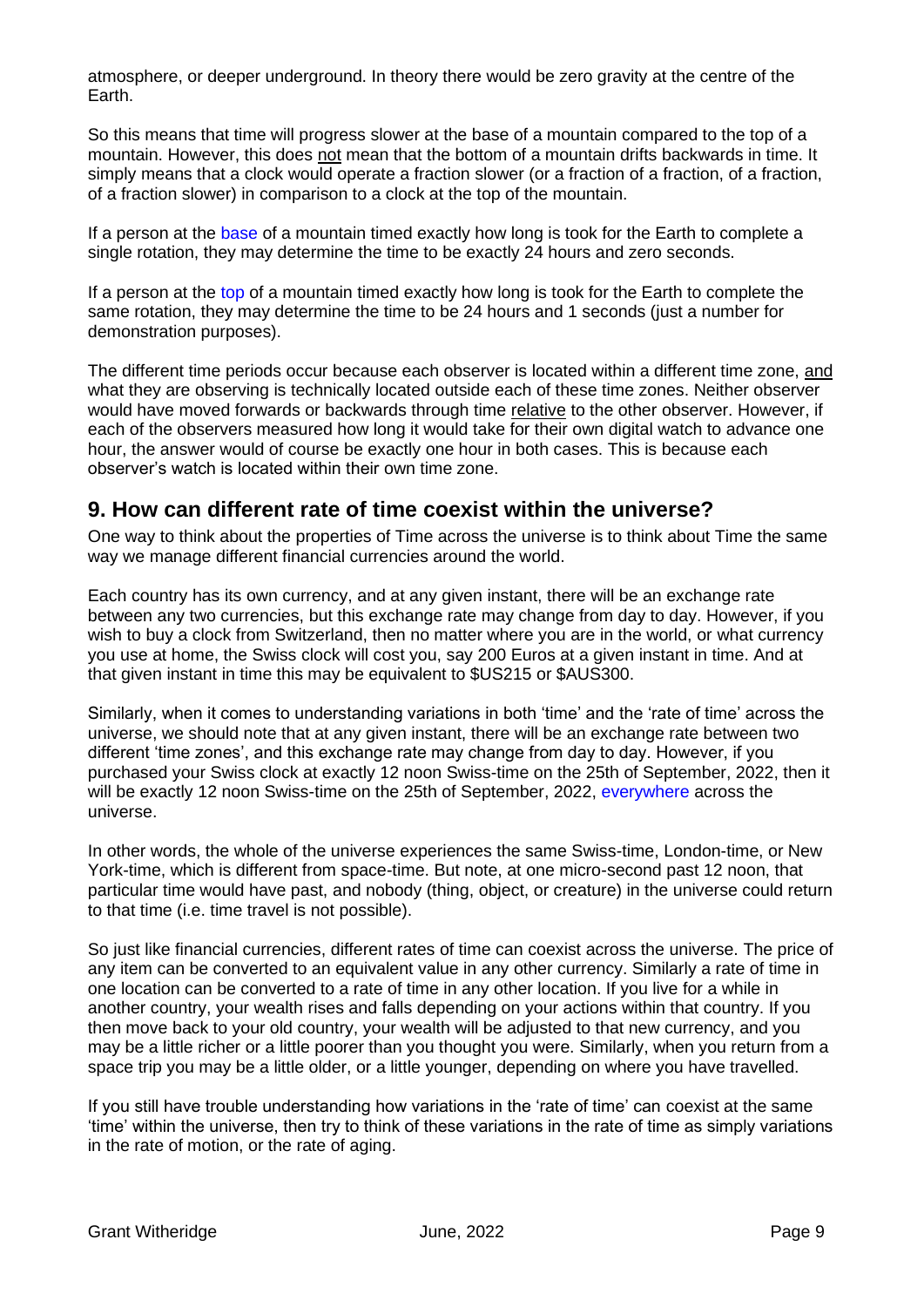We know that when we place a tub of butter in the frig, the rate of 'aging' of the butter slows, but this does not mean that things inside a frig go back in time. Similarly, when a twin travels to a zone of space that has a slower rate of time, then all that really happens is a slowing of the twin's aging process. The travelling twin's aging in Earth years remains the same as for the twin that remained on Earth, but the travelling twin's actual aging (in Space years) is less than it is in Earth years, and the space travelling twin will have aged less than his or her Earth-bound twin.

### **10. The interaction between space, time and matter**

In the beginning there was only energy, so:

- Did 'space' need to be created?
- Is space an element of the universe that can be created?
- Does space have a structure, like a bookshelf in which we place the books of time, light, energy and matter?
- Do we live a universe with a structured space that has dimensions, or do we live in an unstructured universe?

If space exists, then the size of space must at least be able to contain the first rays of light that left the Big Bang 13.77 billion years ago. So space would either need to be created at the speed of light, or it would need to have existed before the Big Bang.

Light cannot move without Time or space, so this would suggest that Time and space existed before the Big Bang, or the movement of light is directly linked to the creation of Time and space.

I note that the size of space is usually defined by the 'visible universe', which is defined by the position of galaxies, but light would have travelled much further into space than this.

Using logic, not science, it would appear that space is without a structure, and therefore it did not need to be constructed, which means:

- no energy resources were used to form space
- space cannot store energy
- space alone cannot be curved or distorted by matter.

This means that within the spacetime structure discussed by Einstein, it is only Time that needed to be created, and it was Time that required energy in order to be formed. It also means that if matter has the ability to curve spacetime, then it must be physical matter that is able to slow Time, or there must be something stored in space that has the ability to alter Time when in close proximity to physical matter. This space-filling 'element' can be either:

- Time
- dark energy
- dark matter; or
- physical matter (i.e. gasses, etc.).

I suspect that Time was both created with energy, and that time has the ability to store and release energy, but I don't see how matter could directly slow Time, unless there was a conflict between the type of energy that formed Time, and the type of energy that formed matter.

I suspect that what we call as dark energy is actually time energy.

If dark matter exists, then it must have been made from energy, which suggests that it could also store energy.